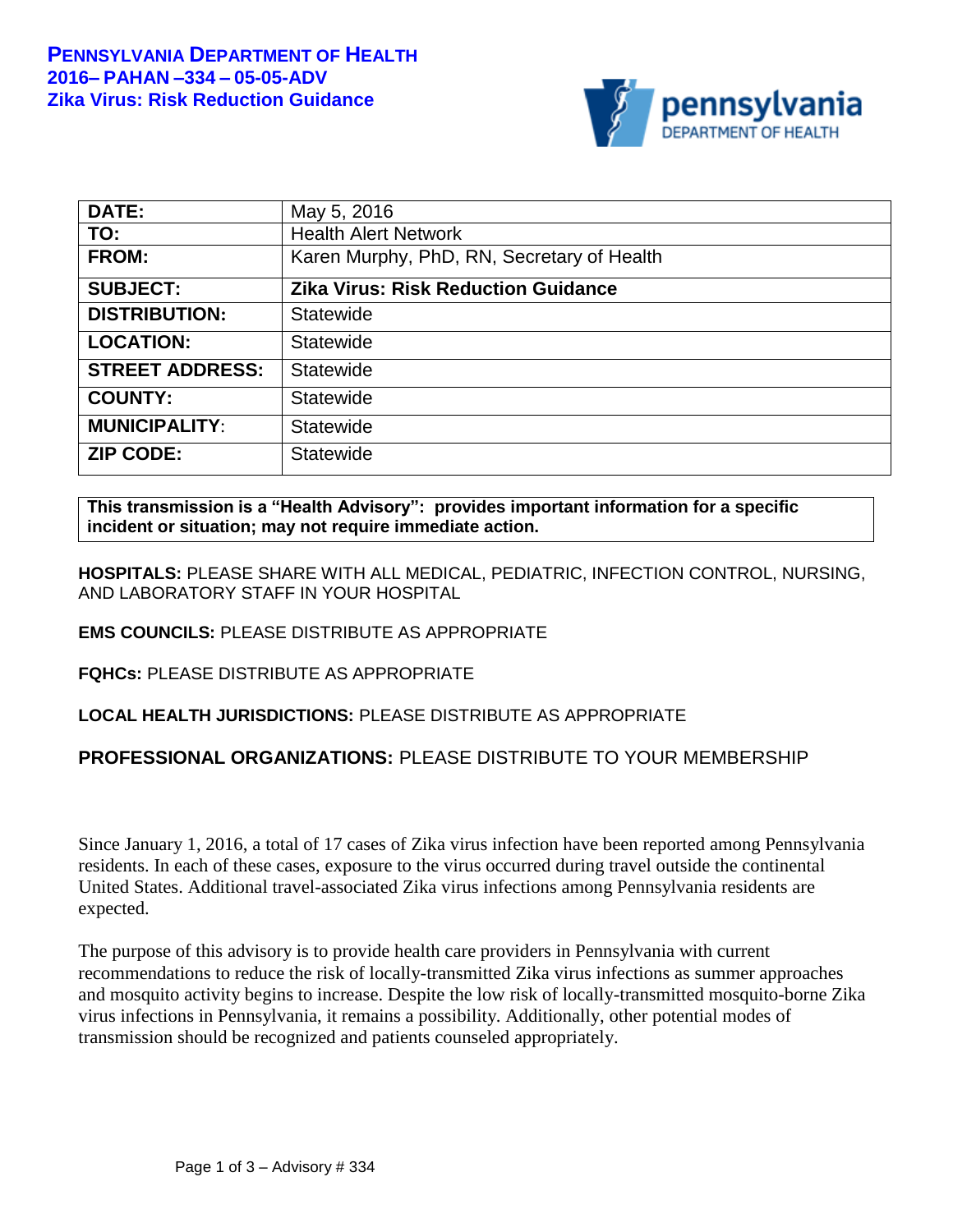### **Zika Virus Prevention Messaging**

- Preventing transmission through **mosquito bites**:
	- o Most Zika virus infections are transmitted through infected *Aedes* mosquito bites. One species, *Aedes albopictus*, is common in Pennsylvania, particularly in southern Pennsylvania. Actionable measures the public can take to prevent mosquito bites and reduce breeding areas include:
		- Use EPA-registered mosquito repellants with one of the following: DEET, picaridin, IR3535, oil of lemon eucalyptus, or para-menthane-diol.
		- Treat clothing and gear with permethrin (but do not apply to skin).
		- Wear long-sleeved shirts, long pants, socks and shoes if needed.
		- Repair broken screening on windows, doors, porches and patios.
		- Drain water accumulating in objects around the home: garbage cans, gutters, buckets, pool covers, coolers, toys, flower pots, etc.
		- Discard objects not in use around home such as old tires, bottles, cans, etc.
		- **Empty and clean bird baths at least once per week.**
		- Maintain swimming pools in good condition and appropriately chlorinated.
	- o Persons with recent infection or exposure to Zika virus may contain virus in their blood and could serve as a source of virus to local mosquito populations:
		- Persons with potential exposure to Zika virus (such as travel to a Zika-affected area) who have not developed symptoms should take enhanced measures to prevent mosquito bites for **3 weeks** after last exposure.
		- **Persons with exposure to Zika virus who develop symptoms should take enhanced** measures to prevent mosquito bites during **first week** of illness.

• Preventing transmission from **mother to child:** 

- o A woman with Zika virus infection can pass Zika virus to her fetus during pregnancy or near the time of delivery.
	- Men with Zika virus exposure who develop symptoms should wait at least **6 months** after symptoms resolve before having unprotected sex.
	- Women with Zika virus exposure who develop symptoms should wait at least **8 weeks** after symptoms resolve before attempting pregnancy.
	- Women and men with Zika virus exposure but not developing symptoms should wait at least **8 weeks** after exposure before attempting pregnancy.
- o There are no reports of infants getting Zika virus through breastfeeding to date.
- Preventing transmission through **sexual contact:** 
	- o Zika virus remains in semen longer than in blood and can be spread by an infected man to his sex partners (male and female.)
	- $\circ$  Men with exposure to Zika virus should avoid unprotected sex and correctly use condoms during sex (i.e., vaginal intercourse, anal intercourse, or fellatio):
		- Men who develop symptoms should use condoms for at least **6 months** after symptoms resolve.
		- Men who do not develop symptoms should use condoms for at least **8 weeks** after possible exposure.
- Preventing transmission through **blood transfusion:**
	- o Zika virus could be transmitted from viremic blood donations by exposed persons.
		- Persons with Zika virus exposure who do not develop symptoms should self-defer from blood donations for **4 weeks** after possible exposure.